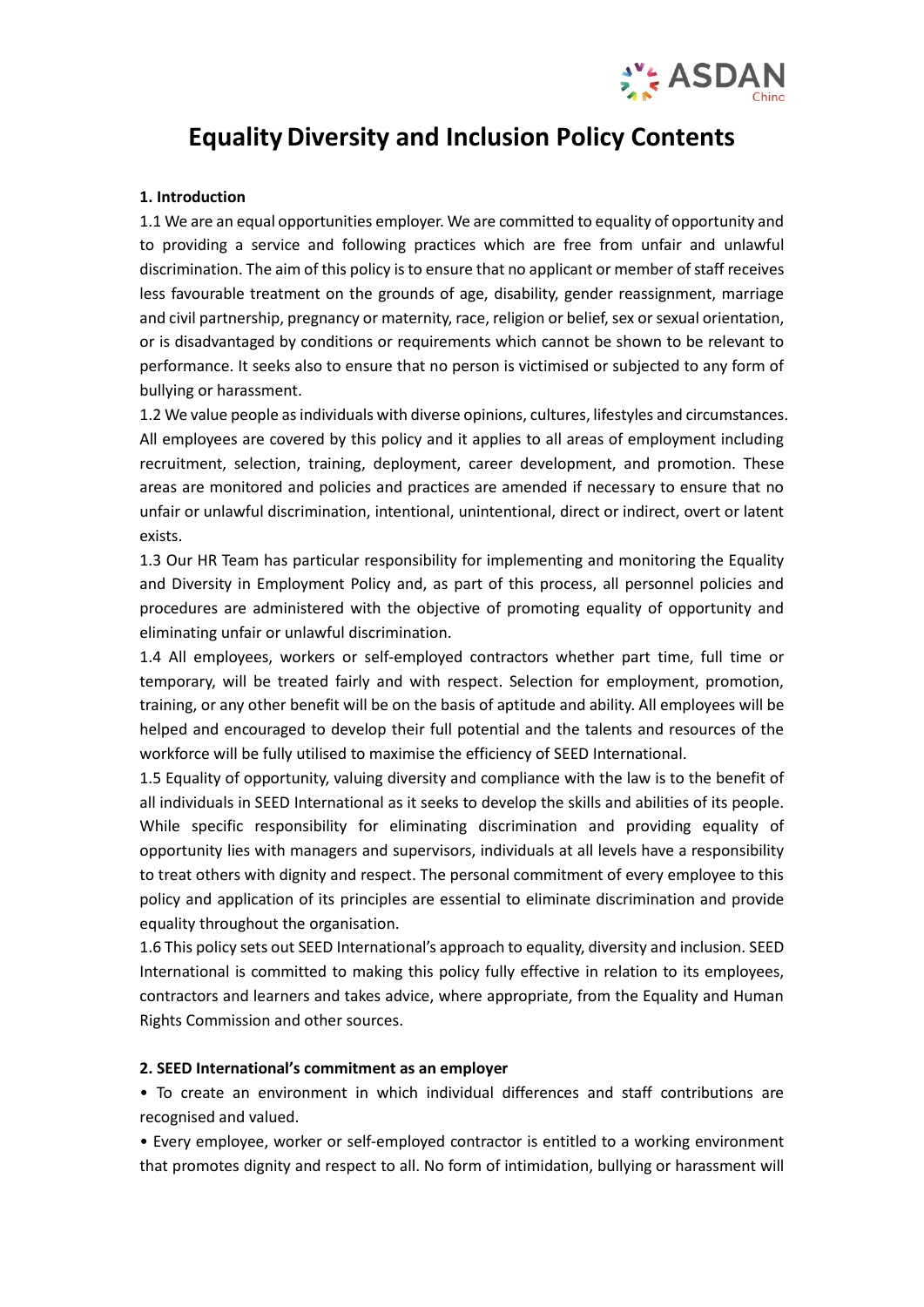

be tolerated.

- Training, development and progression opportunities are available to all staff.
- Equality in the workplace is good management practice and makes sound business sense.
- We will review all our employment practices and procedures to ensure fairness.

### **3. SEED International's commitment as a service provider**

• We aim to provide services to which all clients are entitled regardless of age, disability, gender reassignment, marriage and civil partnership, pregnancy or maternity, race, religion or belief, sex or sexual orientation, offending past, caring responsibilities or social class.

• We will make sure that our services are delivered equally and meet the diverse needs of our service users and clients by assessing and meeting the diverse needs of our clients.

• This policy is fully supported by senior management and has been agreed with employee representatives

• We have clear procedures that enable our clients, candidates for jobs and employees to raise a grievance or make a complaint if they feel they have been unfairly treated.

• Breaches of our equality and diversity policy will be regarded as misconduct and could lead to disciplinary proceedings

## **4. SEED International's commitment to equality, diversity and inclusion**

SEED International's qualifications are suitable for a diverse range of learners. SEED International is committed to removing barriers to learning and accessing its products and ensuring equality of opportunity and inclusion for all its learners. SEED has an appeals procedure which conforms to regulatory requirements, details of which are in all policy documents and accessible on the website. SEED ensures that its qualifications are suitable for as diverse a range of learners as possible. It adheres to regulatory guidance in regards to the development, delivery, assessment and awarding of SEED International's qualifications to ensure there is no bias in content which might discriminate against or disadvantage any groups of learners sharing a particular characteristic, in terms of language, content or means of assessment, other than those directly related to the purpose of the unit qualifications. If any such feature or barriers are necessary, their nature and the reason or their inclusion are clearly explained.

SEED International will never reject a request relating to accessibility to its qualifications, except where acceptance of the request is not logistically possible or where acceptance would undermine the validity of the assessment or the reliability of the results criteria for the assessment. SEED International fulfils its obligation to meet the access arrangements requested for our learners in a way that does not disadvantage either them or their peers.

#### **5. Policy statements**

**AGE** We will:

- ensure that people of all ages are treated with respect and dignity
- ensure that people of working age are given equal access to our employment, training, development and promotion opportunities
- challenge discriminatory assumptions about younger and older people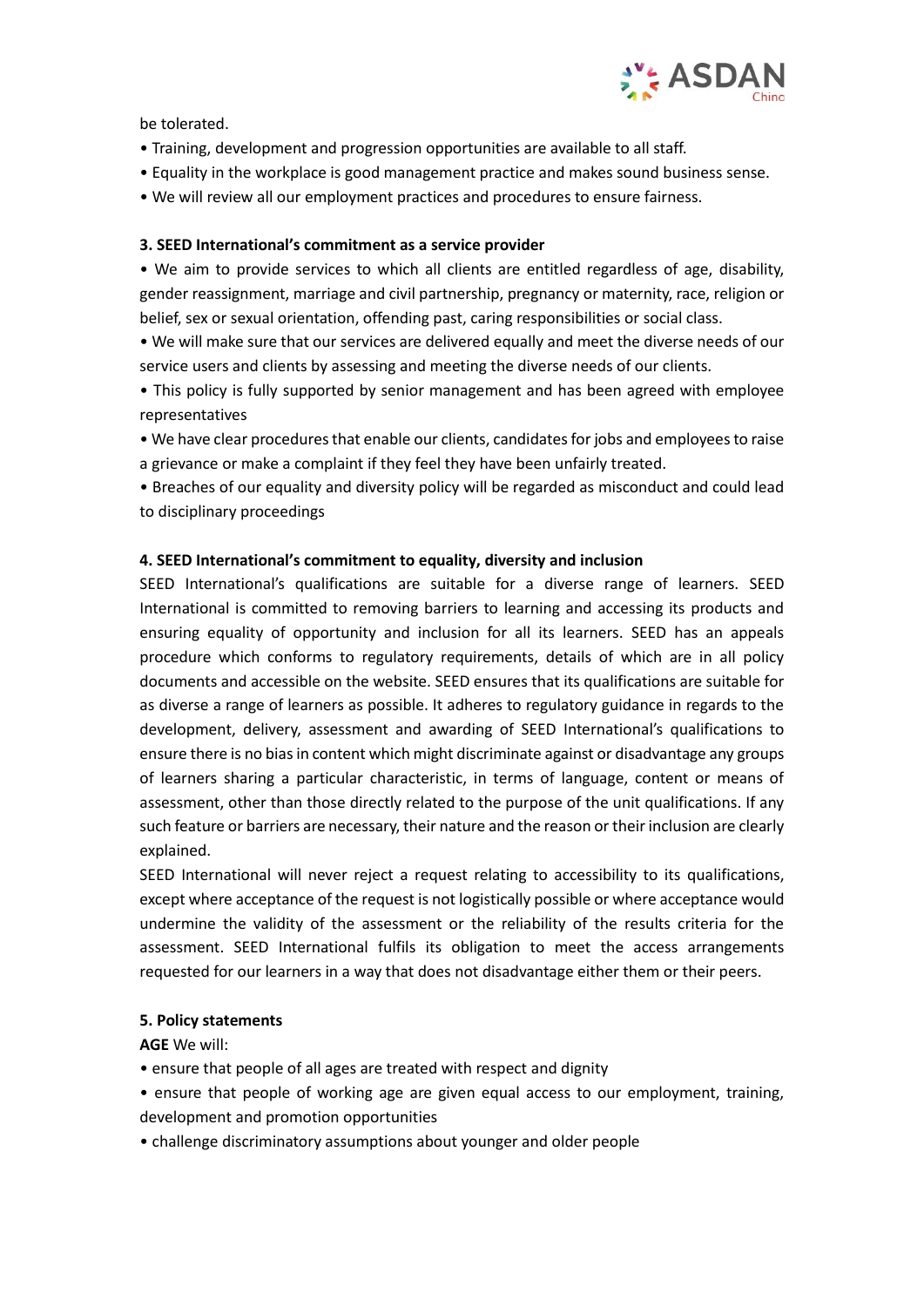

## **DISABILITY** We will:

• provide any reasonable adjustments to ensure disabled people have access to our services and employment opportunities

• challenge discriminatory assumptions about disabled people

• seek to continue to improve access to information by ensuring availability of loop systems, braille facilities, alternative formatting and sign language interpretation

# **RACE INCLUDING COLOUR, NATIONALITY, ETHNIC OR NATIONAL ORIGIN** We will:

- challenge racism wherever it occurs
- respond swiftly and sensitively to racists incidents
- actively promote race equality in SEED International

## **GENDER** We will:

- challenge discriminatory assumptions about women and men
- take positive action to redress the negative effects of discrimination against women and men;
- offer equal access for women and men to representation, services, employment, training and pay and encourage other organisations to do the same
- provide support to prevent discrimination against transsexual people who have or who are about to undergo gender reassignment

## **SEXUAL ORIENTATION** We will:

• ensure that we take account of the needs of the LGBTQ+ community

## **RELIGION, BELIEF OR LACK OF RELIGION/BELIEF** We will:

- ensure that employees' religion or beliefs and related observances are respected and accommodated wherever possible
- respect people's beliefs where the expression of those beliefs does not impinge on the legitimate rights of others

## **PREGNANCY OR MATERNITY** We will:

• Ensure that people are treated with respect and dignity and that a positive image is promoted regardless of pregnancy or maternity;

• challenge discriminatory assumptions about the pregnancy or maternity of our employees; and

• ensure that no individual is disadvantaged and that we take account of the needs of our employees' pregnancy or maternity.

## **MARRIAGE OR CIVIL PARTNERSHIP** We will:

• Ensure that people are treated with respect and dignity and that a positive image is promoted regardless of marriage or civil partnership;

• challenge discriminatory assumptions about the marriage or civil partnership of our employees; and